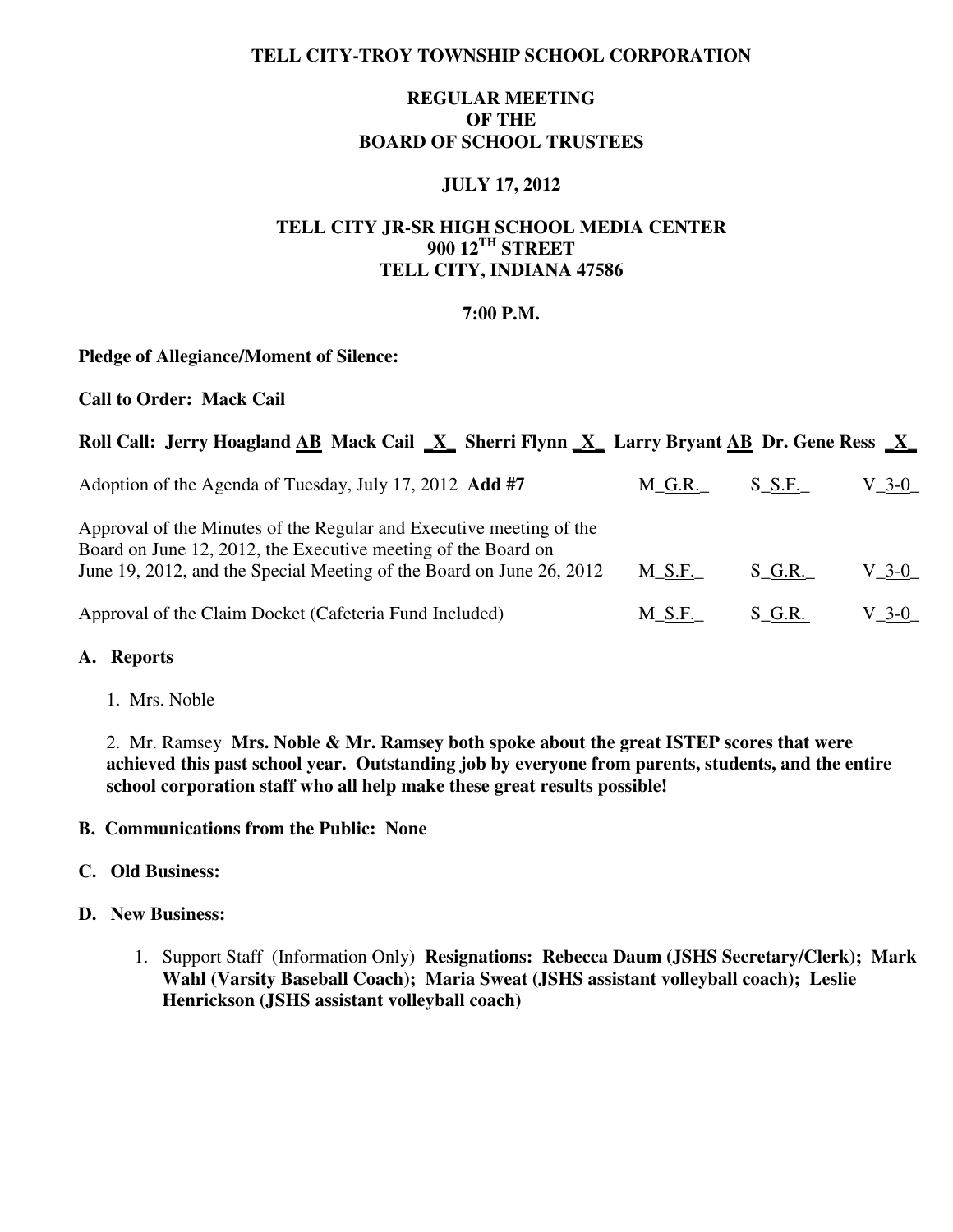- 2. Staffing
	- **A. Hillary Songer (Speech & Hearing**)
	- **B. Breanne Sollman (WTE On Target Coordinator)**
	- **C. Carrie Ann Whitefeather (WTE Life Skills/Nursing Assistant)**
	- **D. Gwen Holman (JSHS band Auxiliary Color Guard)**
	- **E. Eric Obermeyer (JSHS band volunteer)**
	- **F. Michael Parr (JSHS band volunteer)**
	- **G. Jason Wilkerson (8th grade head football coach)**
	- **H. Neal Stahly (8th grade assistant football coach)**
	- **I. John Atkins (JSHS assistant football coach)**
- **J. Matt Goffinet (7th grade head football coach)**
- **K. Mike Phillips (7th grade assistant football coach)** 
	- **L. Kelly Malone (JSHS volunteer assistant football coach)**
	- **M. Zac Hartz (JSHS head boys' track coach)**
	- **N. Zach Schilling (JSHS assistant track coach)**
	- **O. Mike Hagan (JSHS assistant track coach)**
	- **P. Jon Scheer (JSHS volunteer assistant track coach)**
	- **Q. Maria Sweat (JSHS volunteer assistant volleyball coach)**
	- **R. Leslie Henrickson (JSHS volunteer assistant volleyball coach)**
	- **S. Don Foerster (JSHS head soccer coach)**
	- **T. Alex Cole (JSHS volunteer soccer coach)**
	- **U. Taylor LaGrange (JSHS volunteer soccer coach)**
	- **V. Terria Mowery Zuelly (JSHS head cheer coach)**
	- **W. Keith Feldpausch (JSHS boys' & girls' golf coach)**
	- **X. Clarke Blackford (JSHS volunteer assistant tennis coach)**
	- **Y. Coy Zuelly (JSHS volunteer assistant football coach)**
	- **Z. A. J. Flynn (JSHS volunteer soccer coach)**
	- **AA. Bryan Taylor (JH girls' cross country coach)**
	- **BB. Candace Boone (JSHS band volunteer)**

| CC. Dana Judy (JSHS band volunteer) | M G.R. | S S.F. | $V_{.}$ 3-0 |
|-------------------------------------|--------|--------|-------------|
|-------------------------------------|--------|--------|-------------|

 3. Breakfast/Lunch Prices **The State is requiring that our student paid lunch & breakfast income be equal to the state reimbursement rate for a "free meal". Currently Tell City-Troy Township School Corporation is short a difference of \$.41 on student paid lunches and is short a difference of \$.23 on student paid breakfast. "it is required that we raise paid student prices at a minimum of \$.05 a year or the state will penalize the corporation at the general fund level by taking away a certain number of dollars for every student who buys lunch". We are raising the prices \$.05 in the needed areas which are student paid breakfast and lunches.** M\_G.R.\_ S\_S.F.\_ V\_3-0\_

 4. Award bids on fuel, milk, and bread products **Fuel: C&S; Mile: Goldenrod; Bread products: Earthgrains M\_S.F.** S\_G.R. V\_3-0\_

 5. Corporation owned buses, drivers' contracts **2012-2013 Contracts for: Terri Bryant, Kim Clayton, Brenda Powers, Cindy Lenn, and Tim Rogier** M\_G.R. S\_S.F. V\_3-0\_

6. Board meetings for 2013 Budget

 A. Special board meeting **for permission to advertise budget. This meeting will be held on August 28, 2012 in the JSHS Auditorium and 12:00 P.M. (noon).**

- B. Publication **September 10 & 17**
- C. Hearing **Special meeting on September 24th at 7:00 P.M. JSHS Media Center**
- D. Adoption **Regular meeting on October 9th** M\_G.R. S\_S.F. V\_3-0\_